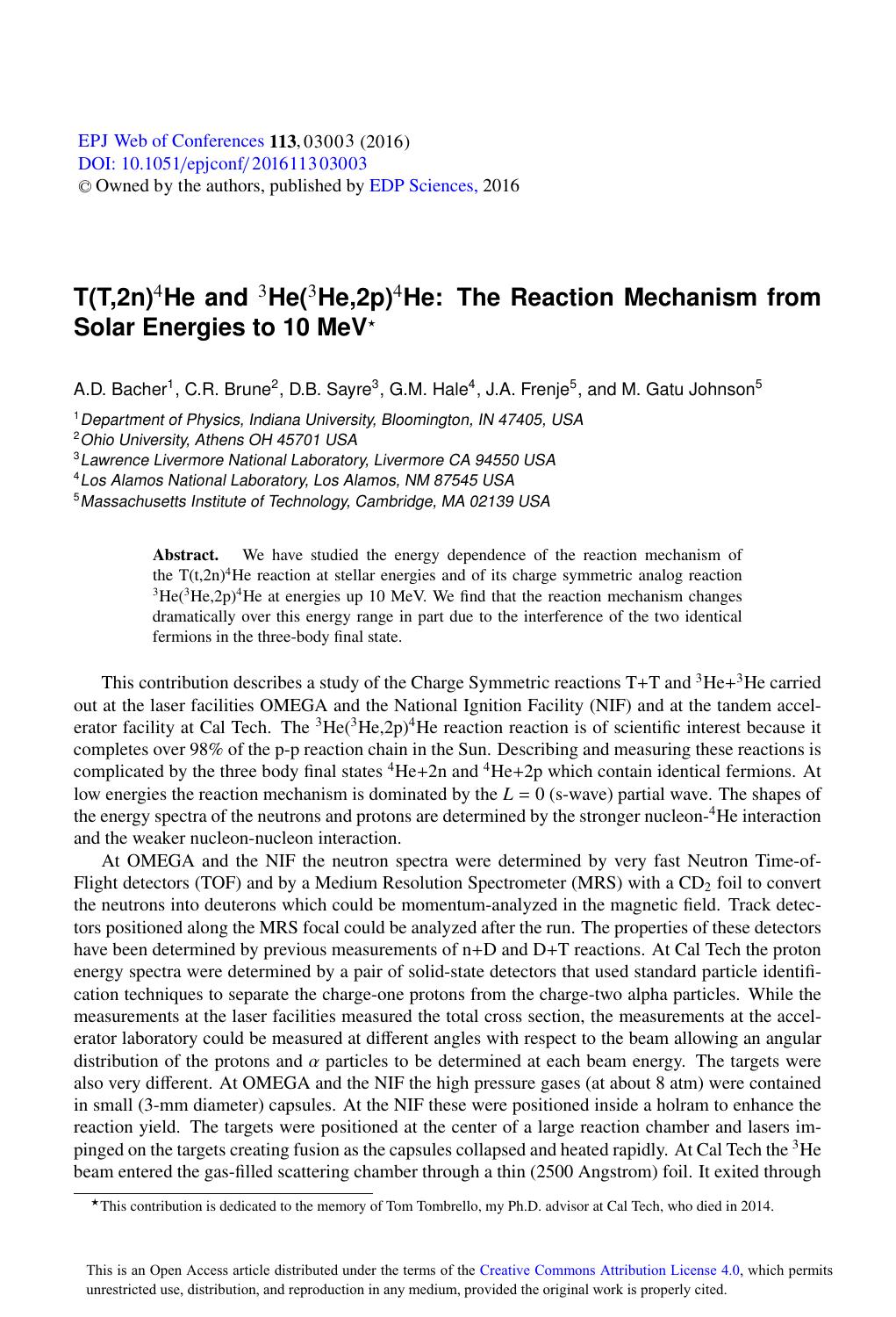

**Figure 1.** Proton energy spectrum measured at  $20^{\circ}$  and for a <sup>3</sup>He energy of 7.95 MeV [3].

a thicker foil so that the total charged could be integrated with a calibrated Faraday Cup, thus allowing the cross section for  ${}^{3}He+{}^{3}He$  to be determined at each beam energy. The counter telescope could be positioned at angles with respect to the beam between 15◦ and 150◦. State-of-the art detectors (in 1965) were used to stop the high-energy protons.

In addition to the s-wave initial state at the laser facilities, the energy spectra of the final state neutrons and protons are dominated by the strong nucleon-4He final state interaction. This interaction is p-wave ( $L = 1$ ) and has two components. The  $3/2^-$  component corresponds to the <sup>5</sup>He ground state and the  $1/2^-$  component corresponds to the <sup>5</sup>He excited state. Of less importance is the weaker n-n or p-p final state interaction. A new reaction model has been developed by Carl Brune at Ohio University, Dan Sayre at Lawrence Livermore National Laboratory, and by Gerry Hale at Los Alamos National Laboratory [1]. It is a based on an extended *R*-matrix which can handle both the three body final states and the presence of identical fermions.

Studies of the T+T reaction at solar energies provide an excellent account of the new measurements which were published recently in Physical Review Letters [2]. At solar energies the 1/2<sup>−</sup> state is more strongly populated than the 3/2<sup>−</sup> state by a factor of about 2:1. Fitting the low energy portion of the neutron spectrum also shows the importance of the oriented decay of the 3/2<sup>−</sup> state. Because of the large energy available in the three-body final state, it is also possible that p-waves  $(L = 1)$  may play a role.

Gerry Hale has developed new reaction models to extend this work to higher energies. For spectra and calculations above 2 MeV we find that the  $3/2^-$  state is more strongly populated than the  $1/2^-$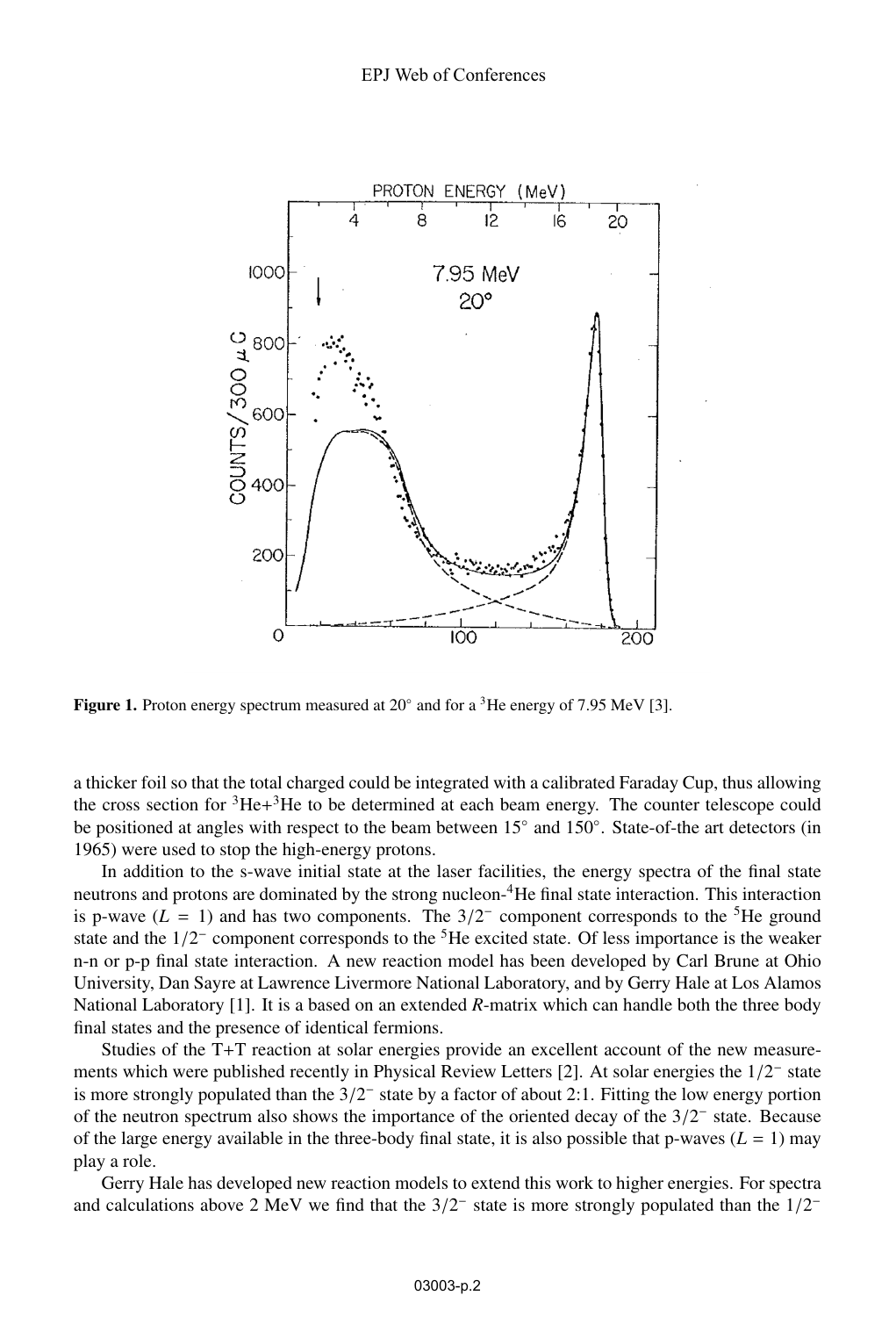

**Figure 2.** The evolution of the <sup>3</sup>He(<sup>3</sup>He,  $p$ )<sup>5</sup>Li(g.s) angular distribution with the incident <sup>3</sup>He energy [3].

state by a factor of about 2:1. This important difference from the factor at Solar energies is the result of including the interference terms for the identical fermions in the three-body final state. First we show several results from my Ph.D. thesis at Cal Tech [3]. In Figure 1, the proton spectrum at 7.95 MeV and  $20°$  is fitted with a sequential decay model including the oriented decay of the recoiling  ${}^{5}$ He nucleus which affects the shape of the proton spectrum below 6 MeV. The fit to the high energy portion of the spectrum is excellent. Next we show in Figure 2 angular distributions of this sequential decay model from 2.81 MeV up to 7.95 MeV. It is clear that the p-wave contribution is increasing with increasing energy. Finally, in Figure 3, we show a two dimensional plot of proton energy spectra at 20<sup>°</sup> from between 4 MeV and 18 MeV. Note how the overall yield increases dramatically above 12 MeV. There are some deuterons above 12 MeV due to the d+d final state.

Studies of the Charge Symmetric Reactions  $T+T$  and  ${}^{3}He+{}^{3}He$  have shown how recent improvements in both experiment and theory have led to a new understanding of these reactions at Solar energies. For the  ${}^{3}$ He+ ${}^{3}$ He reaction above 2 MeV the significant change in the reaction mechanism is